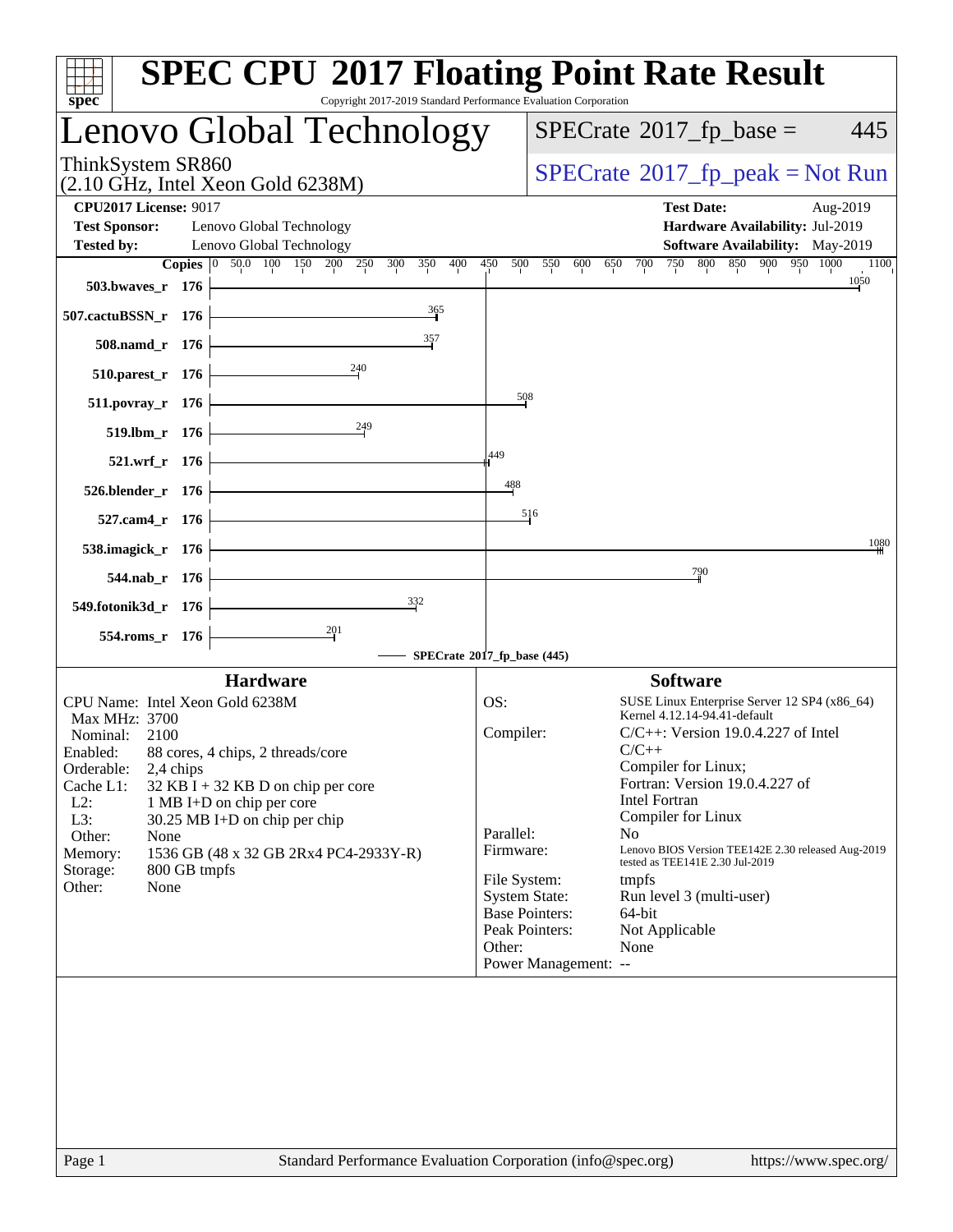

#### **[SPEC CPU](http://www.spec.org/auto/cpu2017/Docs/result-fields.html#SPECCPU2017FloatingPointRateResult)[2017 Floating Point Rate Result](http://www.spec.org/auto/cpu2017/Docs/result-fields.html#SPECCPU2017FloatingPointRateResult)** Copyright 2017-2019 Standard Performance Evaluation Corporation

## Lenovo Global Technology

(2.10 GHz, Intel Xeon Gold 6238M)

ThinkSystem SR860<br>  $(2.10 \text{ GHz. Intel Yoon Gold } 6238M)$  [SPECrate](http://www.spec.org/auto/cpu2017/Docs/result-fields.html#SPECrate2017fppeak)®[2017\\_fp\\_peak = N](http://www.spec.org/auto/cpu2017/Docs/result-fields.html#SPECrate2017fppeak)ot Run  $SPECTate$ <sup>®</sup>[2017\\_fp\\_base =](http://www.spec.org/auto/cpu2017/Docs/result-fields.html#SPECrate2017fpbase) 445

**[Test Sponsor:](http://www.spec.org/auto/cpu2017/Docs/result-fields.html#TestSponsor)** Lenovo Global Technology **[Hardware Availability:](http://www.spec.org/auto/cpu2017/Docs/result-fields.html#HardwareAvailability)** Jul-2019 **[Tested by:](http://www.spec.org/auto/cpu2017/Docs/result-fields.html#Testedby)** Lenovo Global Technology **[Software Availability:](http://www.spec.org/auto/cpu2017/Docs/result-fields.html#SoftwareAvailability)** May-2019

**[CPU2017 License:](http://www.spec.org/auto/cpu2017/Docs/result-fields.html#CPU2017License)** 9017 **[Test Date:](http://www.spec.org/auto/cpu2017/Docs/result-fields.html#TestDate)** Aug-2019

#### **[Results Table](http://www.spec.org/auto/cpu2017/Docs/result-fields.html#ResultsTable)**

|                                                                                                                                                                               | <b>Base</b>   |                |       |                | <b>Peak</b> |                |       |               |                |              |                |              |                |              |
|-------------------------------------------------------------------------------------------------------------------------------------------------------------------------------|---------------|----------------|-------|----------------|-------------|----------------|-------|---------------|----------------|--------------|----------------|--------------|----------------|--------------|
| <b>Benchmark</b>                                                                                                                                                              | <b>Copies</b> | <b>Seconds</b> | Ratio | <b>Seconds</b> | Ratio       | <b>Seconds</b> | Ratio | <b>Copies</b> | <b>Seconds</b> | <b>Ratio</b> | <b>Seconds</b> | <b>Ratio</b> | <b>Seconds</b> | <b>Ratio</b> |
| 503.bwayes_r                                                                                                                                                                  | 176           | 1686           | 1050  | 1688           | 1050        | 1687           | 1050  |               |                |              |                |              |                |              |
| 507.cactuBSSN r                                                                                                                                                               | 176           | 612            | 364   | 609            | 366         | <u>611</u>     | 365   |               |                |              |                |              |                |              |
| $508$ .namd_r                                                                                                                                                                 | 176           | 467            | 358   | 468            | 357         | 468            | 357   |               |                |              |                |              |                |              |
| 510.parest_r                                                                                                                                                                  | 176           | 1919           | 240   | 1922           | 240         | 1921           | 240   |               |                |              |                |              |                |              |
| 511.povray_r                                                                                                                                                                  | 176           | 809            | 508   | 809            | 508         | 807            | 509   |               |                |              |                |              |                |              |
| 519.lbm r                                                                                                                                                                     | 176           | 746            | 249   | 746            | 249         | 746            | 249   |               |                |              |                |              |                |              |
| $521$ .wrf r                                                                                                                                                                  | 176           | 876            | 450   | 879            | 449         | 893            | 442   |               |                |              |                |              |                |              |
| 526.blender_r                                                                                                                                                                 | 176           | 550            | 488   | 549            | <u>488</u>  | 549            | 488   |               |                |              |                |              |                |              |
| $527.cam4_r$                                                                                                                                                                  | 176           | 597            | 516   | 597            | 516         | 598            | 514   |               |                |              |                |              |                |              |
| 538.imagick_r                                                                                                                                                                 | 176           | 404            | 1080  | 406            | 1080        | 407            | 1080  |               |                |              |                |              |                |              |
| $544$ .nab_r                                                                                                                                                                  | 176           | 376            | 787   | 375            | 790         | 375            | 790   |               |                |              |                |              |                |              |
| 549.fotonik3d r                                                                                                                                                               | 176           | 2066           | 332   | 2066           | 332         | 2067           | 332   |               |                |              |                |              |                |              |
| $554$ .roms_r                                                                                                                                                                 | 176           | 1393           | 201   | 1394           | 201         | 1395           | 200   |               |                |              |                |              |                |              |
| $SPECrate*2017_fp\_base =$<br>445                                                                                                                                             |               |                |       |                |             |                |       |               |                |              |                |              |                |              |
| $SPECrate^{\circ}2017$ fp peak =<br><b>Not Run</b>                                                                                                                            |               |                |       |                |             |                |       |               |                |              |                |              |                |              |
| $\mathbf{D}$ , and a second to the contract of the theorem can be $\mathbf{D}$ . In the distribution of the contract distribution of the contract of the second second second |               |                |       |                |             |                |       |               |                |              |                |              |                |              |

Results appear in the [order in which they were run](http://www.spec.org/auto/cpu2017/Docs/result-fields.html#RunOrder). Bold underlined text [indicates a median measurement.](http://www.spec.org/auto/cpu2017/Docs/result-fields.html#Median)

### **[Submit Notes](http://www.spec.org/auto/cpu2017/Docs/result-fields.html#SubmitNotes)**

 The numactl mechanism was used to bind copies to processors. The config file option 'submit' was used to generate numactl commands to bind each copy to a specific processor. For details, please see the config file.

### **[Operating System Notes](http://www.spec.org/auto/cpu2017/Docs/result-fields.html#OperatingSystemNotes)**

 Stack size set to unlimited using "ulimit -s unlimited" Tmpfs filesystem can be set with: mount -t tmpfs -o size=800g tmpfs /home Process tuning setting: echo 50000 > /proc/sys/kernel/sched\_cfs\_bandwidth\_slice\_us echo 240000000 > /proc/sys/kernel/sched\_latency\_ns echo 5000000 > /proc/sys/kernel/sched\_migration\_cost\_ns echo 100000000 > /proc/sys/kernel/sched\_min\_granularity\_ns echo 150000000 > /proc/sys/kernel/sched\_wakeup\_granularity\_ns

### **[General Notes](http://www.spec.org/auto/cpu2017/Docs/result-fields.html#GeneralNotes)**

Environment variables set by runcpu before the start of the run: LD\_LIBRARY\_PATH = "/home/cpu2017-1.0.5-ic19.0u4/lib/intel64"

 Binaries compiled on a system with 1x Intel Core i9-799X CPU + 32GB RAM memory using Redhat Enterprise Linux 7.5

**(Continued on next page)**

| Page 2 | Standard Performance Evaluation Corporation (info@spec.org) | https://www.spec.org/ |
|--------|-------------------------------------------------------------|-----------------------|
|--------|-------------------------------------------------------------|-----------------------|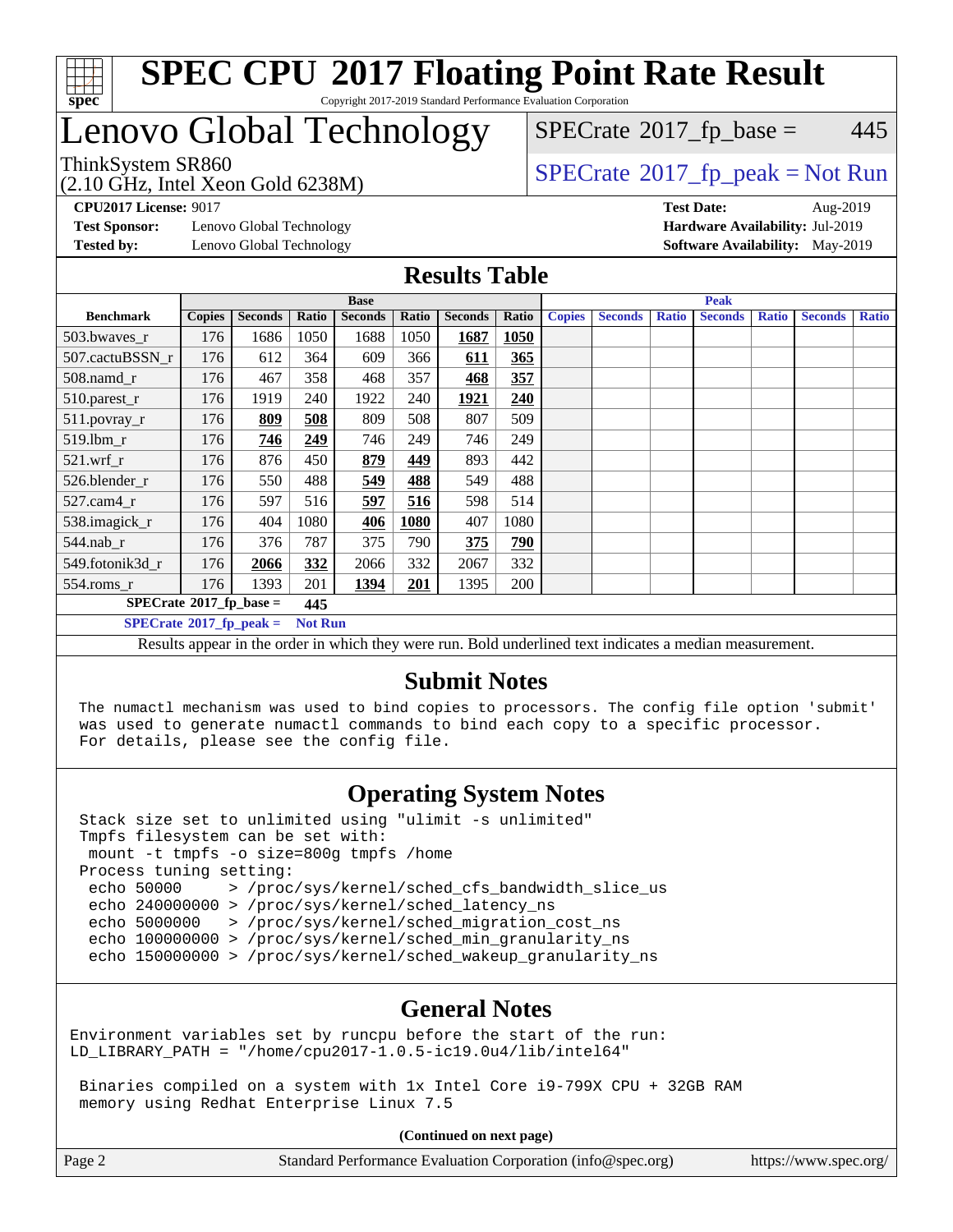

Copyright 2017-2019 Standard Performance Evaluation Corporation

### Lenovo Global Technology

 $SPECTate$ <sup>®</sup>[2017\\_fp\\_base =](http://www.spec.org/auto/cpu2017/Docs/result-fields.html#SPECrate2017fpbase) 445

(2.10 GHz, Intel Xeon Gold 6238M)

ThinkSystem SR860<br>  $SPECTR_{10}$  [SPECrate](http://www.spec.org/auto/cpu2017/Docs/result-fields.html#SPECrate2017fppeak)®[2017\\_fp\\_peak = N](http://www.spec.org/auto/cpu2017/Docs/result-fields.html#SPECrate2017fppeak)ot Run

**[CPU2017 License:](http://www.spec.org/auto/cpu2017/Docs/result-fields.html#CPU2017License)** 9017 **[Test Date:](http://www.spec.org/auto/cpu2017/Docs/result-fields.html#TestDate)** Aug-2019

**[Test Sponsor:](http://www.spec.org/auto/cpu2017/Docs/result-fields.html#TestSponsor)** Lenovo Global Technology **[Hardware Availability:](http://www.spec.org/auto/cpu2017/Docs/result-fields.html#HardwareAvailability)** Jul-2019 **[Tested by:](http://www.spec.org/auto/cpu2017/Docs/result-fields.html#Testedby)** Lenovo Global Technology **[Software Availability:](http://www.spec.org/auto/cpu2017/Docs/result-fields.html#SoftwareAvailability)** May-2019

#### **[General Notes \(Continued\)](http://www.spec.org/auto/cpu2017/Docs/result-fields.html#GeneralNotes)**

 Transparent Huge Pages enabled by default Prior to runcpu invocation Filesystem page cache synced and cleared with: sync; echo 3> /proc/sys/vm/drop\_caches runcpu command invoked through numactl i.e.: numactl --interleave=all runcpu <etc> NA: The test sponsor attests, as of date of publication, that CVE-2017-5754 (Meltdown) is mitigated in the system as tested and documented. Yes: The test sponsor attests, as of date of publication, that CVE-2017-5753 (Spectre variant 1) is mitigated in the system as tested and documented. Yes: The test sponsor attests, as of date of publication, that CVE-2017-5715 (Spectre variant 2) is mitigated in the system as tested and documented. Yes: The test sponsor attests, as of date of publication, that CVE-2018-3640 (Spectre variant 3a) is mitigated in the system as tested and documented. Yes: The test sponsor attests, as of date of publication, that CVE-2018-3639 (Spectre variant 4) is mitigated in the system as tested and documented.

#### **[Platform Notes](http://www.spec.org/auto/cpu2017/Docs/result-fields.html#PlatformNotes)**

BIOS configuration: Choose Operating Mode set to Maximum Performance Choose Operating Mode set to Custom Mode C-States set to Legacy SNC set to Enable Sysinfo program /home/cpu2017-1.0.5-ic19.0u4/bin/sysinfo Rev: r5974 of 2018-05-19 9bcde8f2999c33d61f64985e45859ea9 running on linux-700n Wed Aug 14 08:35:25 2019 SUT (System Under Test) info as seen by some common utilities. For more information on this section, see <https://www.spec.org/cpu2017/Docs/config.html#sysinfo> From /proc/cpuinfo model name : Intel(R) Xeon(R) Gold 6238M CPU @ 2.10GHz 4 "physical id"s (chips) 176 "processors" cores, siblings (Caution: counting these is hw and system dependent. The following excerpts from /proc/cpuinfo might not be reliable. Use with caution.) cpu cores : 22 siblings : 44 physical 0: cores 0 1 2 3 4 5 8 9 10 11 12 16 17 18 19 20 21 24 25 26 27 28 physical 1: cores 0 1 2 3 4 5 8 9 10 11 12 16 17 18 19 20 21 24 25 26 27 28 physical 2: cores 0 1 2 3 4 5 8 9 10 11 12 16 17 18 19 20 21 24 25 26 27 28 physical 3: cores 0 1 2 3 4 5 8 9 10 11 12 16 17 18 19 20 21 24 25 26 27 28 From lscpu: **(Continued on next page)**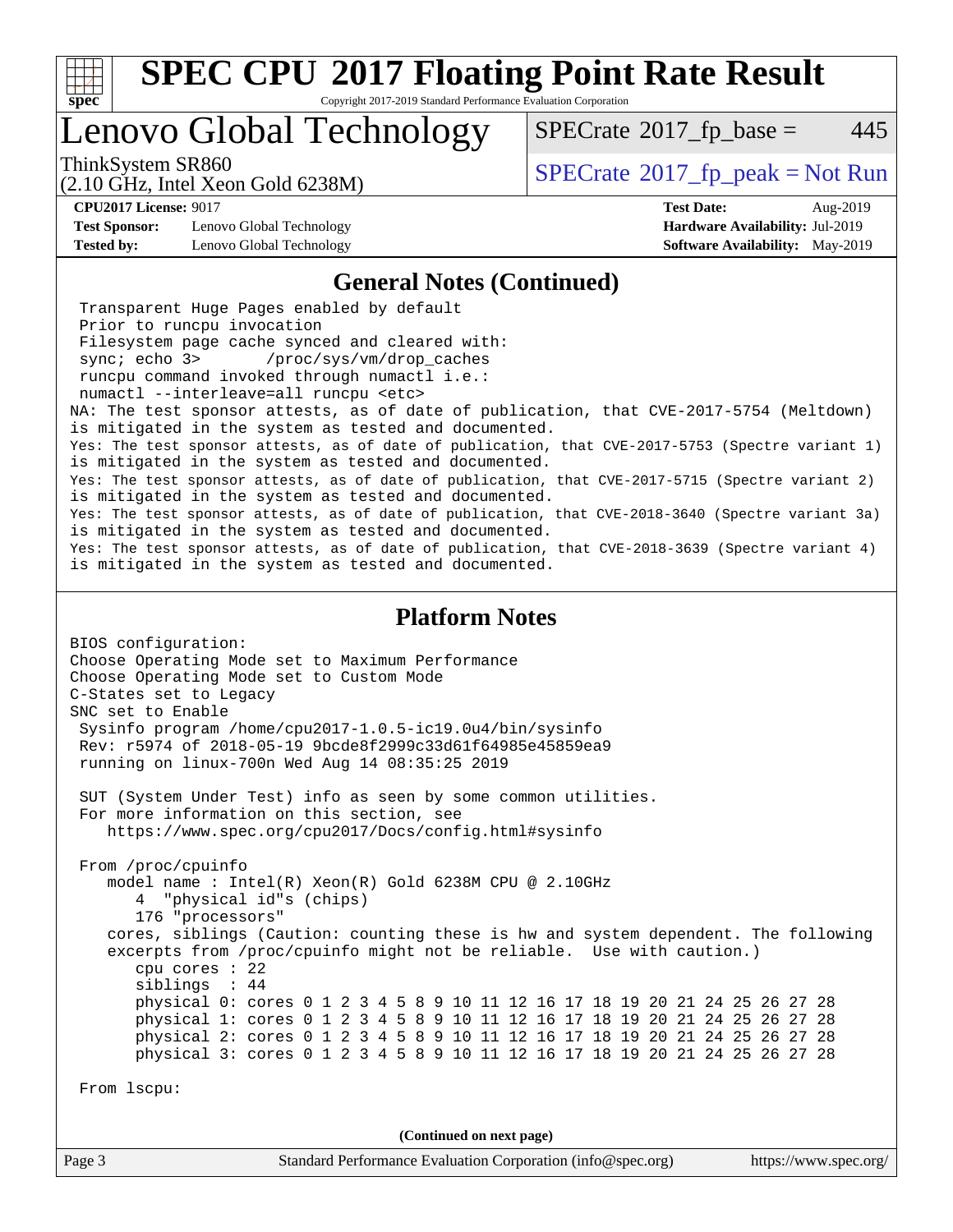

Copyright 2017-2019 Standard Performance Evaluation Corporation

Lenovo Global Technology

 $SPECTate@2017_fp\_base = 445$ 

(2.10 GHz, Intel Xeon Gold 6238M)

ThinkSystem SR860<br>  $(2.10 \text{ GHz} \cdot \text{Intel} \times \text{eon} \text{ Gold } 6238 \text{M})$  [SPECrate](http://www.spec.org/auto/cpu2017/Docs/result-fields.html#SPECrate2017fppeak)®[2017\\_fp\\_peak = N](http://www.spec.org/auto/cpu2017/Docs/result-fields.html#SPECrate2017fppeak)ot Run

**[Test Sponsor:](http://www.spec.org/auto/cpu2017/Docs/result-fields.html#TestSponsor)** Lenovo Global Technology **[Hardware Availability:](http://www.spec.org/auto/cpu2017/Docs/result-fields.html#HardwareAvailability)** Jul-2019 **[Tested by:](http://www.spec.org/auto/cpu2017/Docs/result-fields.html#Testedby)** Lenovo Global Technology **[Software Availability:](http://www.spec.org/auto/cpu2017/Docs/result-fields.html#SoftwareAvailability)** May-2019

**[CPU2017 License:](http://www.spec.org/auto/cpu2017/Docs/result-fields.html#CPU2017License)** 9017 **[Test Date:](http://www.spec.org/auto/cpu2017/Docs/result-fields.html#TestDate)** Aug-2019

#### **[Platform Notes \(Continued\)](http://www.spec.org/auto/cpu2017/Docs/result-fields.html#PlatformNotes)**

| Architecture:            | x86 64                                                                               |
|--------------------------|--------------------------------------------------------------------------------------|
| $CPU$ op-mode( $s$ ):    | $32$ -bit, $64$ -bit                                                                 |
| Byte Order:              | Little Endian                                                                        |
| CPU(s):                  | 176                                                                                  |
| On-line $CPU(s)$ list:   | $0 - 175$                                                                            |
| Thread( $s$ ) per core:  | $\overline{2}$                                                                       |
| $Core(s)$ per socket:    | 22                                                                                   |
| Socket(s):               | 4                                                                                    |
| NUMA $node(s):$          | 8                                                                                    |
| Vendor ID:               | GenuineIntel                                                                         |
| CPU family:              | 6                                                                                    |
| Model:                   | 85                                                                                   |
| Model name:              | $Intel(R) Xeon(R) Gold 6238M CPU @ 2.10GHz$                                          |
| Stepping:                | 7                                                                                    |
| CPU MHz:                 | 2100.000                                                                             |
| CPU max MHz:             | 3700.0000                                                                            |
|                          |                                                                                      |
| CPU min MHz:             | 1000.0000                                                                            |
| BogoMIPS:                | 4200.00                                                                              |
| Virtualization:          | $VT - x$                                                                             |
| L1d cache:               | 32K                                                                                  |
| Lli cache:               | 32K                                                                                  |
| L2 cache:                | 1024K                                                                                |
| L3 cache:                | 30976K                                                                               |
| NUMA node0 CPU(s):       | $0-2, 6-8, 11-13, 17, 18, 88-90, 94-96, 99-101, 105, 106$                            |
| NUMA nodel $CPU(s)$ :    | 3-5, 9, 10, 14-16, 19-21, 91-93, 97, 98, 102-104, 107-109                            |
| NUMA $node2$ $CPU(s)$ :  | 22-24, 28-30, 33-35, 39, 40, 110-112, 116-118, 121-123, 127, 128                     |
| NUMA $node3$ $CPU(s):$   | 25-27, 31, 32, 36-38, 41-43, 113-115, 119, 120, 124-126, 129-131                     |
| NUMA $node4$ $CPU(s):$   | 44-46, 50-52, 55-57, 61, 62, 132-134, 138-140, 143-145, 149, 150                     |
| NUMA node5 $CPU(s):$     | 47-49, 53, 54, 58-60, 63-65, 135-137, 141, 142, 146-148, 151-153                     |
| NUMA node6 CPU(s):       | 66-68, 72-74, 77-79, 83, 84, 154-156, 160-162, 165-167, 171, 172                     |
| NUMA $node7$ CPU $(s)$ : | 69-71, 75, 76, 80-82, 85-87, 157-159, 163, 164, 168-170, 173-175                     |
| Flags:                   | fpu vme de pse tsc msr pae mce cx8 apic sep mtrr pge mca cmov                        |
|                          | pat pse36 clflush dts acpi mmx fxsr sse sse2 ss ht tm pbe syscall nx pdpelgb rdtscp  |
|                          | lm constant_tsc art arch_perfmon pebs bts rep_good nopl xtopology nonstop_tsc cpuid  |
|                          | aperfmperf pni pclmulgdg dtes64 monitor ds_cpl vmx smx est tm2 ssse3 sdbg fma cx16   |
|                          | xtpr pdcm pcid dca sse4_1 sse4_2 x2apic movbe popcnt tsc_deadline_timer aes xsave    |
|                          | avx f16c rdrand lahf_lm abm 3dnowprefetch cpuid_fault epb cat_13 cdp_13              |
|                          | invpcid_single intel_ppin ssbd mba ibrs ibpb stibp tpr_shadow vnmi flexpriority ept  |
|                          | vpid fsgsbase tsc_adjust bmil hle avx2 smep bmi2 erms invpcid rtm cqm mpx rdt_a      |
|                          | avx512f avx512dq rdseed adx smap clflushopt clwb intel_pt avx512cd avx512bw avx512vl |
|                          | xsaveopt xsavec xgetbvl xsaves cqm_llc cqm_occup_llc cqm_mbm_total cqm_mbm_local     |
|                          | dtherm ida arat pln pts pku ospke avx512_vnni flush_lld arch_capabilities            |
|                          |                                                                                      |
| /proc/cpuinfo cache data |                                                                                      |
| cache size $: 30976$ KB  |                                                                                      |
|                          |                                                                                      |
| From numactl --hardware  | WARNING: a numactl 'node' might or might not correspond to a                         |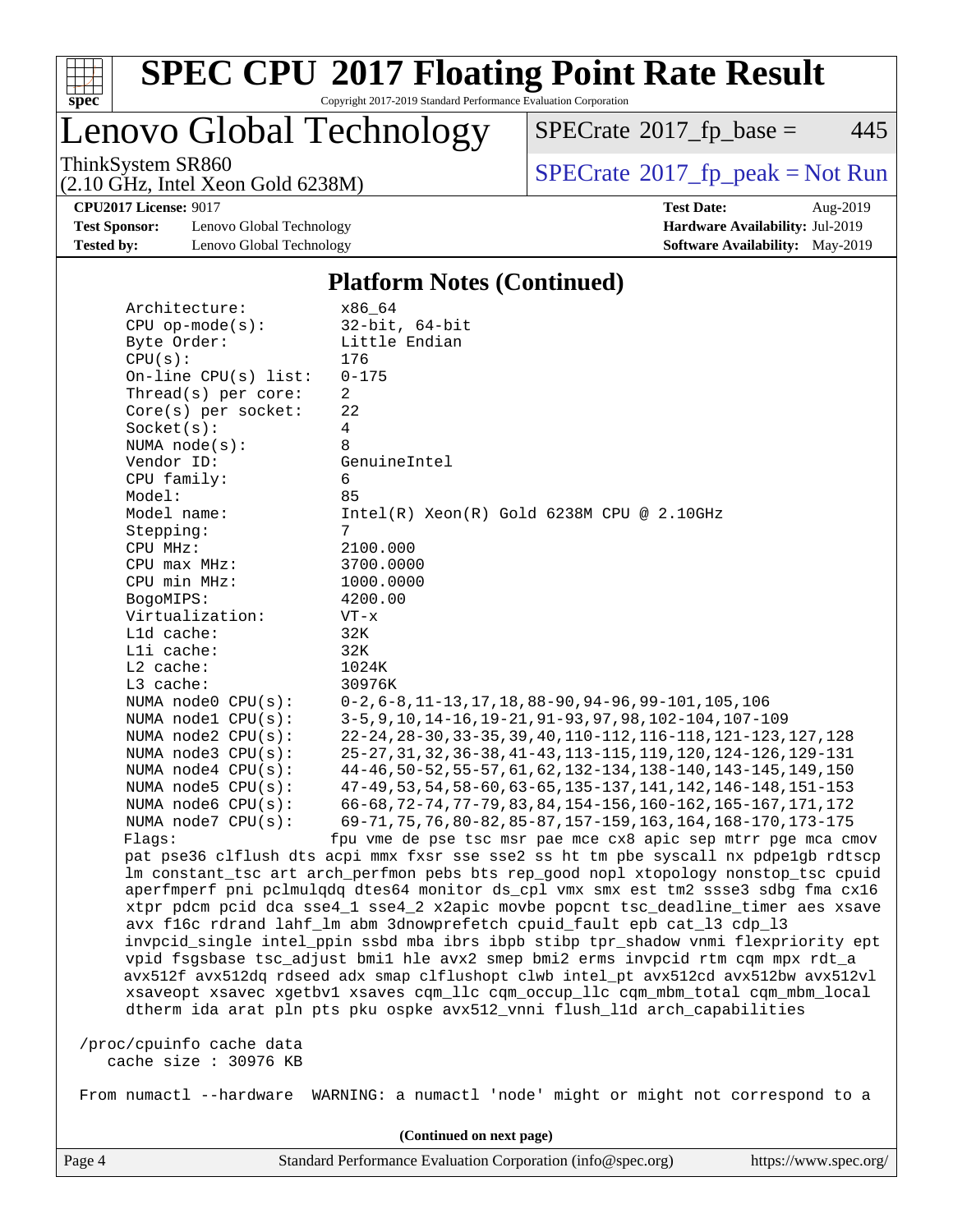

Copyright 2017-2019 Standard Performance Evaluation Corporation

### Lenovo Global Technology

 $SPECTate@2017<sub>fr</sub> base = 445$ 

(2.10 GHz, Intel Xeon Gold 6238M)

ThinkSystem SR860<br>  $SPECTR_{10}$  [SPECrate](http://www.spec.org/auto/cpu2017/Docs/result-fields.html#SPECrate2017fppeak)®[2017\\_fp\\_peak = N](http://www.spec.org/auto/cpu2017/Docs/result-fields.html#SPECrate2017fppeak)ot Run

**[Test Sponsor:](http://www.spec.org/auto/cpu2017/Docs/result-fields.html#TestSponsor)** Lenovo Global Technology **[Hardware Availability:](http://www.spec.org/auto/cpu2017/Docs/result-fields.html#HardwareAvailability)** Jul-2019 **[Tested by:](http://www.spec.org/auto/cpu2017/Docs/result-fields.html#Testedby)** Lenovo Global Technology **[Software Availability:](http://www.spec.org/auto/cpu2017/Docs/result-fields.html#SoftwareAvailability)** May-2019

**[CPU2017 License:](http://www.spec.org/auto/cpu2017/Docs/result-fields.html#CPU2017License)** 9017 **[Test Date:](http://www.spec.org/auto/cpu2017/Docs/result-fields.html#TestDate)** Aug-2019

### **[Platform Notes \(Continued\)](http://www.spec.org/auto/cpu2017/Docs/result-fields.html#PlatformNotes)**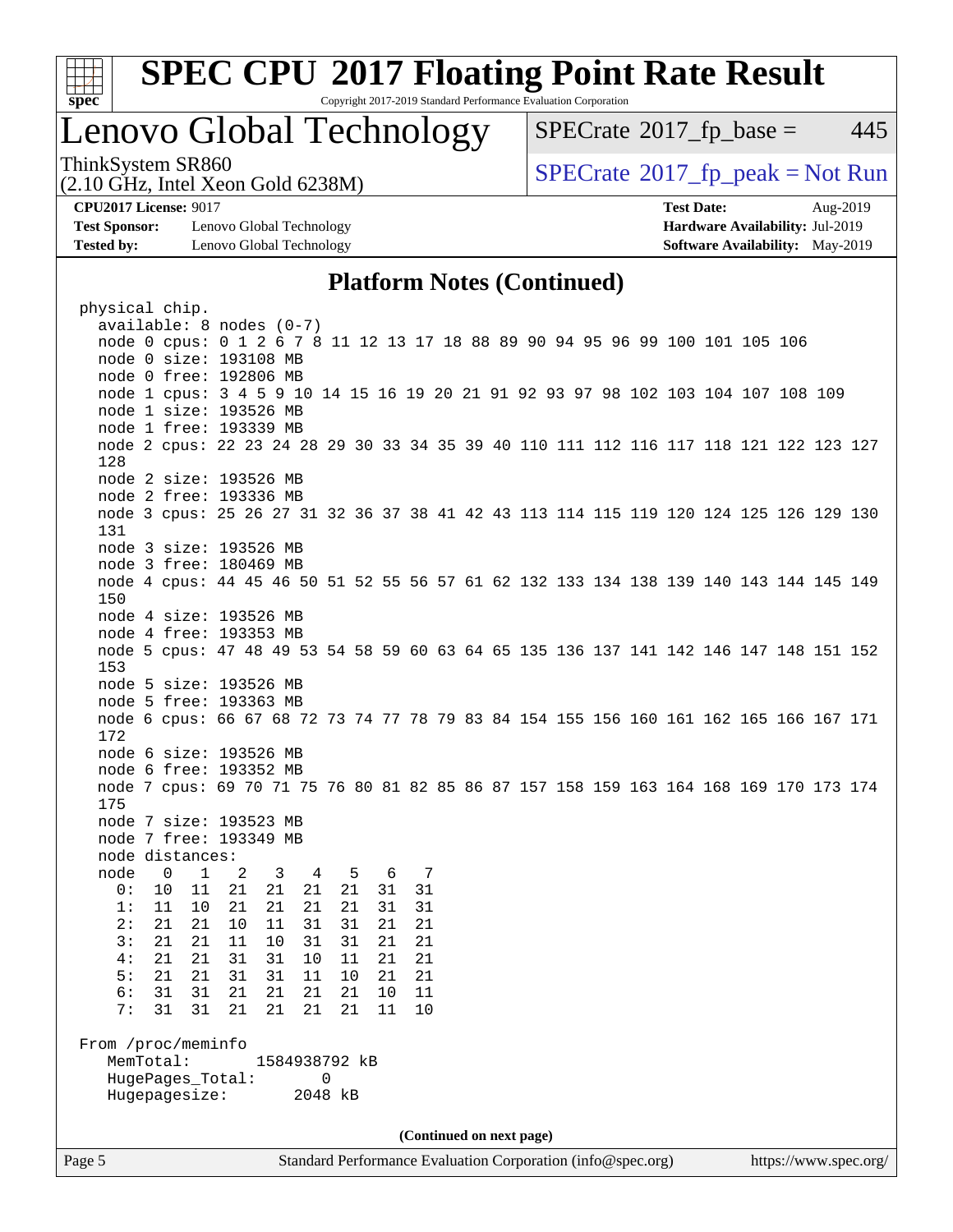

Copyright 2017-2019 Standard Performance Evaluation Corporation

### Lenovo Global Technology

 $SPECTate$ <sup>®</sup>[2017\\_fp\\_base =](http://www.spec.org/auto/cpu2017/Docs/result-fields.html#SPECrate2017fpbase) 445

(2.10 GHz, Intel Xeon Gold 6238M)

ThinkSystem SR860<br>  $SPECTR_{10}$  [SPECrate](http://www.spec.org/auto/cpu2017/Docs/result-fields.html#SPECrate2017fppeak)®[2017\\_fp\\_peak = N](http://www.spec.org/auto/cpu2017/Docs/result-fields.html#SPECrate2017fppeak)ot Run

**[Test Sponsor:](http://www.spec.org/auto/cpu2017/Docs/result-fields.html#TestSponsor)** Lenovo Global Technology **[Hardware Availability:](http://www.spec.org/auto/cpu2017/Docs/result-fields.html#HardwareAvailability)** Jul-2019 **[Tested by:](http://www.spec.org/auto/cpu2017/Docs/result-fields.html#Testedby)** Lenovo Global Technology **[Software Availability:](http://www.spec.org/auto/cpu2017/Docs/result-fields.html#SoftwareAvailability)** May-2019

**[CPU2017 License:](http://www.spec.org/auto/cpu2017/Docs/result-fields.html#CPU2017License)** 9017 **[Test Date:](http://www.spec.org/auto/cpu2017/Docs/result-fields.html#TestDate)** Aug-2019

### **[Platform Notes \(Continued\)](http://www.spec.org/auto/cpu2017/Docs/result-fields.html#PlatformNotes)**

 From /etc/\*release\* /etc/\*version\* SuSE-release: SUSE Linux Enterprise Server 12 (x86\_64) VERSION = 12 PATCHLEVEL = 4 # This file is deprecated and will be removed in a future service pack or release. # Please check /etc/os-release for details about this release. os-release: NAME="SLES" VERSION="12-SP4" VERSION\_ID="12.4" PRETTY NAME="SUSE Linux Enterprise Server 12 SP4" ID="sles" ANSI\_COLOR="0;32" CPE\_NAME="cpe:/o:suse:sles:12:sp4" uname -a: Linux linux-700n 4.12.14-94.41-default #1 SMP Wed Oct 31 12:25:04 UTC 2018 (3090901) x86\_64 x86\_64 x86\_64 GNU/Linux Kernel self-reported vulnerability status: CVE-2017-5754 (Meltdown): Not affected CVE-2017-5753 (Spectre variant 1): Mitigation: \_\_user pointer sanitization CVE-2017-5715 (Spectre variant 2): Mitigation: Indirect Branch Restricted Speculation, IBPB, IBRS\_FW run-level 3 Aug 14 08:25 SPEC is set to: /home/cpu2017-1.0.5-ic19.0u4 Filesystem Type Size Used Avail Use% Mounted on tmpfs tmpfs 800G 8.3G 792G 2% /home Additional information from dmidecode follows. WARNING: Use caution when you interpret this section. The 'dmidecode' program reads system data which is "intended to allow hardware to be accurately determined", but the intent may not be met, as there are frequent changes to hardware, firmware, and the "DMTF SMBIOS" standard. BIOS Lenovo -[TEE141E-2.30]- 07/02/2019 Memory: 48x Samsung M393A4K40CB2-CVF 32 GB 2 rank 2933 (End of data from sysinfo program)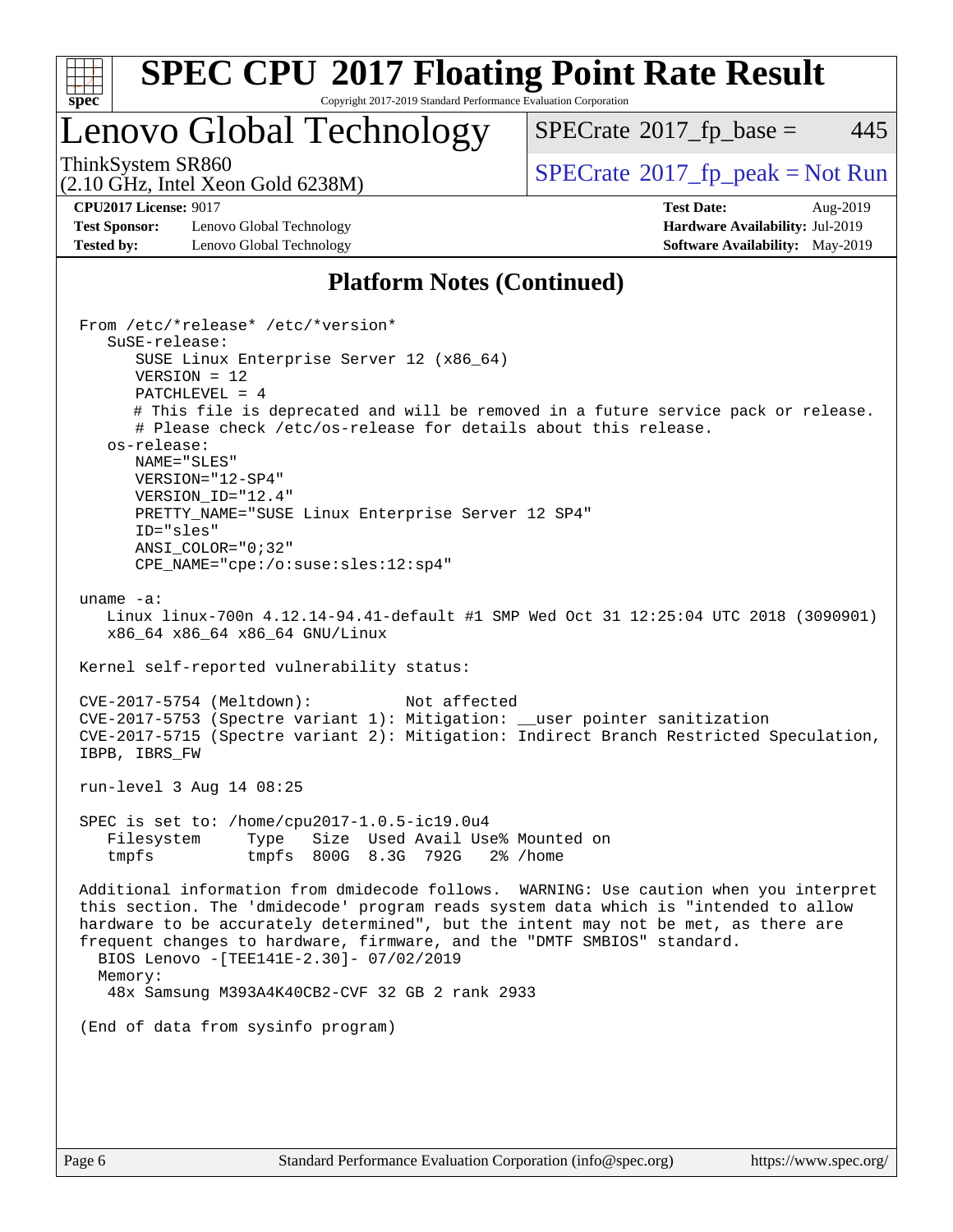

Copyright 2017-2019 Standard Performance Evaluation Corporation

# Lenovo Global Technology

 $SPECTate@2017_fp\_base = 445$ 

(2.10 GHz, Intel Xeon Gold 6238M)

ThinkSystem SR860<br>  $(2.10 \text{ GHz})$  Intel Yeon Gold 6238M)

**[CPU2017 License:](http://www.spec.org/auto/cpu2017/Docs/result-fields.html#CPU2017License)** 9017

[Test Sponsor:](http://www.spec.org/auto/cpu2017/Docs/result-fields.html#TestSponsor) Lenovo Global Technology **[Tested by:](http://www.spec.org/auto/cpu2017/Docs/result-fields.html#Testedby)** Lenovo Global Technology **[Software Availability:](http://www.spec.org/auto/cpu2017/Docs/result-fields.html#SoftwareAvailability)** May-2019

| <b>Test Date:</b>                      | Aug-2019 |
|----------------------------------------|----------|
| <b>Hardware Availability: Jul-2019</b> |          |
| Seftware Aveilability: Mey 2010        |          |

### **[Compiler Version Notes](http://www.spec.org/auto/cpu2017/Docs/result-fields.html#CompilerVersionNotes)**

| 519.1bm_r(base) 538.imagick_r(base) 544.nab_r(base)<br>C                                                                                                                                                                                                                                                                                                                                                                                                                                                                                                             |  |  |  |  |
|----------------------------------------------------------------------------------------------------------------------------------------------------------------------------------------------------------------------------------------------------------------------------------------------------------------------------------------------------------------------------------------------------------------------------------------------------------------------------------------------------------------------------------------------------------------------|--|--|--|--|
| Intel(R) C Intel(R) 64 Compiler for applications running on Intel(R) 64,<br>Version 19.0.4.227 Build 20190416<br>Copyright (C) 1985-2019 Intel Corporation. All rights reserved.                                                                                                                                                                                                                                                                                                                                                                                     |  |  |  |  |
|                                                                                                                                                                                                                                                                                                                                                                                                                                                                                                                                                                      |  |  |  |  |
|                                                                                                                                                                                                                                                                                                                                                                                                                                                                                                                                                                      |  |  |  |  |
| $\vert$ 508.namd_r(base) 510.parest_r(base)<br>$C++$                                                                                                                                                                                                                                                                                                                                                                                                                                                                                                                 |  |  |  |  |
| Intel(R) $C++$ Intel(R) 64 Compiler for applications running on Intel(R) 64,<br>Version 19.0.4.227 Build 20190416<br>Copyright (C) 1985-2019 Intel Corporation. All rights reserved.                                                                                                                                                                                                                                                                                                                                                                                 |  |  |  |  |
| $  511.povray_r(base) 526.blender_r(base)$<br>$C++$ , $C$                                                                                                                                                                                                                                                                                                                                                                                                                                                                                                            |  |  |  |  |
| Intel(R) $C++$ Intel(R) 64 Compiler for applications running on Intel(R) 64,<br>Version 19.0.4.227 Build 20190416<br>Copyright (C) 1985-2019 Intel Corporation. All rights reserved.<br>Intel(R) C Intel(R) 64 Compiler for applications running on Intel(R) 64,<br>Version 19.0.4.227 Build 20190416<br>Copyright (C) 1985-2019 Intel Corporation. All rights reserved.                                                                                                                                                                                             |  |  |  |  |
| $C++$ , C, Fortran   507.cactuBSSN_r(base)                                                                                                                                                                                                                                                                                                                                                                                                                                                                                                                           |  |  |  |  |
| Intel(R) $C++$ Intel(R) 64 Compiler for applications running on Intel(R) 64,<br>Version 19.0.4.227 Build 20190416<br>Copyright (C) 1985-2019 Intel Corporation. All rights reserved.<br>Intel(R) C Intel(R) 64 Compiler for applications running on Intel(R) 64,<br>Version 19.0.4.227 Build 20190416<br>Copyright (C) 1985-2019 Intel Corporation. All rights reserved.<br>$Intel(R)$ Fortran Intel(R) 64 Compiler for applications running on Intel(R)<br>64, Version 19.0.4.227 Build 20190416<br>Copyright (C) 1985-2019 Intel Corporation. All rights reserved. |  |  |  |  |
| 503.bwaves_r(base) 549.fotonik3d_r(base) 554.roms_r(base)<br>Fortran                                                                                                                                                                                                                                                                                                                                                                                                                                                                                                 |  |  |  |  |
| $Intel(R)$ Fortran Intel(R) 64 Compiler for applications running on Intel(R)<br>64, Version 19.0.4.227 Build 20190416<br>Copyright (C) 1985-2019 Intel Corporation. All rights reserved.                                                                                                                                                                                                                                                                                                                                                                             |  |  |  |  |
| (Continued on next page)                                                                                                                                                                                                                                                                                                                                                                                                                                                                                                                                             |  |  |  |  |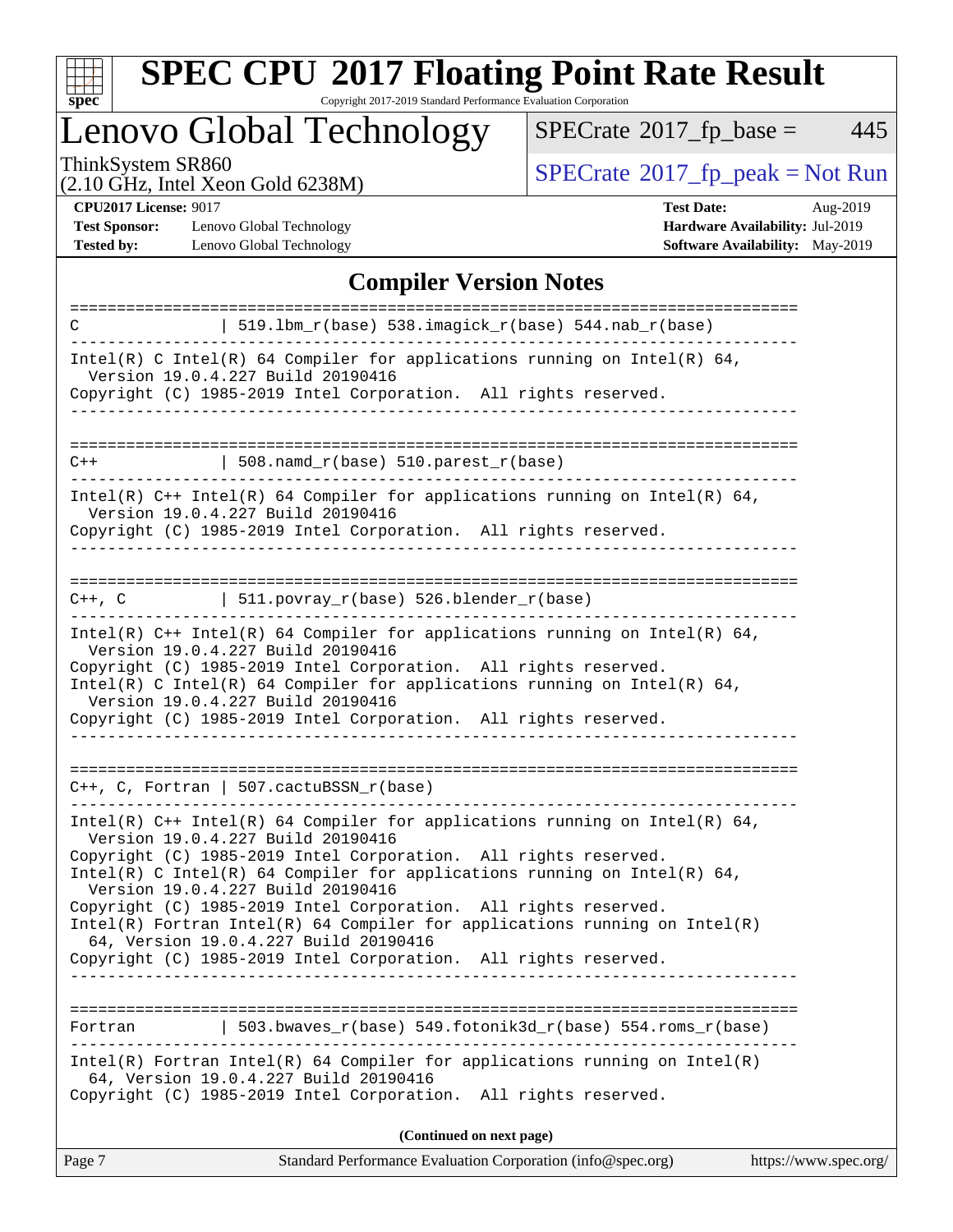

#### **[SPEC CPU](http://www.spec.org/auto/cpu2017/Docs/result-fields.html#SPECCPU2017FloatingPointRateResult)[2017 Floating Point Rate Result](http://www.spec.org/auto/cpu2017/Docs/result-fields.html#SPECCPU2017FloatingPointRateResult)** Copyright 2017-2019 Standard Performance Evaluation Corporation

## Lenovo Global Technology

 $SPECTate$ <sup>®</sup>[2017\\_fp\\_base =](http://www.spec.org/auto/cpu2017/Docs/result-fields.html#SPECrate2017fpbase) 445

(2.10 GHz, Intel Xeon Gold 6238M)

ThinkSystem SR860<br>  $SPECrate^{\circ}2017$  $SPECrate^{\circ}2017$  fp\_peak = Not Run

**[Test Sponsor:](http://www.spec.org/auto/cpu2017/Docs/result-fields.html#TestSponsor)** Lenovo Global Technology **[Hardware Availability:](http://www.spec.org/auto/cpu2017/Docs/result-fields.html#HardwareAvailability)** Jul-2019 **[Tested by:](http://www.spec.org/auto/cpu2017/Docs/result-fields.html#Testedby)** Lenovo Global Technology **[Software Availability:](http://www.spec.org/auto/cpu2017/Docs/result-fields.html#SoftwareAvailability)** May-2019

**[CPU2017 License:](http://www.spec.org/auto/cpu2017/Docs/result-fields.html#CPU2017License)** 9017 **[Test Date:](http://www.spec.org/auto/cpu2017/Docs/result-fields.html#TestDate)** Aug-2019

### **[Compiler Version Notes \(Continued\)](http://www.spec.org/auto/cpu2017/Docs/result-fields.html#CompilerVersionNotes)**

============================================================================== Fortran, C | 521.wrf\_r(base) 527.cam4\_r(base)

------------------------------------------------------------------------------ Intel(R) Fortran Intel(R) 64 Compiler for applications running on Intel(R) 64, Version 19.0.4.227 Build 20190416

------------------------------------------------------------------------------

Copyright (C) 1985-2019 Intel Corporation. All rights reserved.

Intel(R) C Intel(R) 64 Compiler for applications running on Intel(R) 64,

Version 19.0.4.227 Build 20190416

Copyright (C) 1985-2019 Intel Corporation. All rights reserved. ------------------------------------------------------------------------------

### **[Base Compiler Invocation](http://www.spec.org/auto/cpu2017/Docs/result-fields.html#BaseCompilerInvocation)**

[C benchmarks](http://www.spec.org/auto/cpu2017/Docs/result-fields.html#Cbenchmarks): [icc -m64 -std=c11](http://www.spec.org/cpu2017/results/res2019q3/cpu2017-20190902-17478.flags.html#user_CCbase_intel_icc_64bit_c11_33ee0cdaae7deeeab2a9725423ba97205ce30f63b9926c2519791662299b76a0318f32ddfffdc46587804de3178b4f9328c46fa7c2b0cd779d7a61945c91cd35)

[C++ benchmarks:](http://www.spec.org/auto/cpu2017/Docs/result-fields.html#CXXbenchmarks) [icpc -m64](http://www.spec.org/cpu2017/results/res2019q3/cpu2017-20190902-17478.flags.html#user_CXXbase_intel_icpc_64bit_4ecb2543ae3f1412ef961e0650ca070fec7b7afdcd6ed48761b84423119d1bf6bdf5cad15b44d48e7256388bc77273b966e5eb805aefd121eb22e9299b2ec9d9)

[Fortran benchmarks](http://www.spec.org/auto/cpu2017/Docs/result-fields.html#Fortranbenchmarks): [ifort -m64](http://www.spec.org/cpu2017/results/res2019q3/cpu2017-20190902-17478.flags.html#user_FCbase_intel_ifort_64bit_24f2bb282fbaeffd6157abe4f878425411749daecae9a33200eee2bee2fe76f3b89351d69a8130dd5949958ce389cf37ff59a95e7a40d588e8d3a57e0c3fd751)

[Benchmarks using both Fortran and C](http://www.spec.org/auto/cpu2017/Docs/result-fields.html#BenchmarksusingbothFortranandC): [ifort -m64](http://www.spec.org/cpu2017/results/res2019q3/cpu2017-20190902-17478.flags.html#user_CC_FCbase_intel_ifort_64bit_24f2bb282fbaeffd6157abe4f878425411749daecae9a33200eee2bee2fe76f3b89351d69a8130dd5949958ce389cf37ff59a95e7a40d588e8d3a57e0c3fd751) [icc -m64 -std=c11](http://www.spec.org/cpu2017/results/res2019q3/cpu2017-20190902-17478.flags.html#user_CC_FCbase_intel_icc_64bit_c11_33ee0cdaae7deeeab2a9725423ba97205ce30f63b9926c2519791662299b76a0318f32ddfffdc46587804de3178b4f9328c46fa7c2b0cd779d7a61945c91cd35)

[Benchmarks using both C and C++](http://www.spec.org/auto/cpu2017/Docs/result-fields.html#BenchmarksusingbothCandCXX): [icpc -m64](http://www.spec.org/cpu2017/results/res2019q3/cpu2017-20190902-17478.flags.html#user_CC_CXXbase_intel_icpc_64bit_4ecb2543ae3f1412ef961e0650ca070fec7b7afdcd6ed48761b84423119d1bf6bdf5cad15b44d48e7256388bc77273b966e5eb805aefd121eb22e9299b2ec9d9) [icc -m64 -std=c11](http://www.spec.org/cpu2017/results/res2019q3/cpu2017-20190902-17478.flags.html#user_CC_CXXbase_intel_icc_64bit_c11_33ee0cdaae7deeeab2a9725423ba97205ce30f63b9926c2519791662299b76a0318f32ddfffdc46587804de3178b4f9328c46fa7c2b0cd779d7a61945c91cd35)

[Benchmarks using Fortran, C, and C++:](http://www.spec.org/auto/cpu2017/Docs/result-fields.html#BenchmarksusingFortranCandCXX) [icpc -m64](http://www.spec.org/cpu2017/results/res2019q3/cpu2017-20190902-17478.flags.html#user_CC_CXX_FCbase_intel_icpc_64bit_4ecb2543ae3f1412ef961e0650ca070fec7b7afdcd6ed48761b84423119d1bf6bdf5cad15b44d48e7256388bc77273b966e5eb805aefd121eb22e9299b2ec9d9) [icc -m64 -std=c11](http://www.spec.org/cpu2017/results/res2019q3/cpu2017-20190902-17478.flags.html#user_CC_CXX_FCbase_intel_icc_64bit_c11_33ee0cdaae7deeeab2a9725423ba97205ce30f63b9926c2519791662299b76a0318f32ddfffdc46587804de3178b4f9328c46fa7c2b0cd779d7a61945c91cd35) [ifort -m64](http://www.spec.org/cpu2017/results/res2019q3/cpu2017-20190902-17478.flags.html#user_CC_CXX_FCbase_intel_ifort_64bit_24f2bb282fbaeffd6157abe4f878425411749daecae9a33200eee2bee2fe76f3b89351d69a8130dd5949958ce389cf37ff59a95e7a40d588e8d3a57e0c3fd751)

### **[Base Portability Flags](http://www.spec.org/auto/cpu2017/Docs/result-fields.html#BasePortabilityFlags)**

 503.bwaves\_r: [-DSPEC\\_LP64](http://www.spec.org/cpu2017/results/res2019q3/cpu2017-20190902-17478.flags.html#suite_basePORTABILITY503_bwaves_r_DSPEC_LP64) 507.cactuBSSN\_r: [-DSPEC\\_LP64](http://www.spec.org/cpu2017/results/res2019q3/cpu2017-20190902-17478.flags.html#suite_basePORTABILITY507_cactuBSSN_r_DSPEC_LP64) 508.namd\_r: [-DSPEC\\_LP64](http://www.spec.org/cpu2017/results/res2019q3/cpu2017-20190902-17478.flags.html#suite_basePORTABILITY508_namd_r_DSPEC_LP64) 510.parest\_r: [-DSPEC\\_LP64](http://www.spec.org/cpu2017/results/res2019q3/cpu2017-20190902-17478.flags.html#suite_basePORTABILITY510_parest_r_DSPEC_LP64) 511.povray\_r: [-DSPEC\\_LP64](http://www.spec.org/cpu2017/results/res2019q3/cpu2017-20190902-17478.flags.html#suite_basePORTABILITY511_povray_r_DSPEC_LP64) 519.lbm\_r: [-DSPEC\\_LP64](http://www.spec.org/cpu2017/results/res2019q3/cpu2017-20190902-17478.flags.html#suite_basePORTABILITY519_lbm_r_DSPEC_LP64) 521.wrf\_r: [-DSPEC\\_LP64](http://www.spec.org/cpu2017/results/res2019q3/cpu2017-20190902-17478.flags.html#suite_basePORTABILITY521_wrf_r_DSPEC_LP64) [-DSPEC\\_CASE\\_FLAG](http://www.spec.org/cpu2017/results/res2019q3/cpu2017-20190902-17478.flags.html#b521.wrf_r_baseCPORTABILITY_DSPEC_CASE_FLAG) [-convert big\\_endian](http://www.spec.org/cpu2017/results/res2019q3/cpu2017-20190902-17478.flags.html#user_baseFPORTABILITY521_wrf_r_convert_big_endian_c3194028bc08c63ac5d04de18c48ce6d347e4e562e8892b8bdbdc0214820426deb8554edfa529a3fb25a586e65a3d812c835984020483e7e73212c4d31a38223) 526.blender\_r: [-DSPEC\\_LP64](http://www.spec.org/cpu2017/results/res2019q3/cpu2017-20190902-17478.flags.html#suite_basePORTABILITY526_blender_r_DSPEC_LP64) [-DSPEC\\_LINUX](http://www.spec.org/cpu2017/results/res2019q3/cpu2017-20190902-17478.flags.html#b526.blender_r_baseCPORTABILITY_DSPEC_LINUX) [-funsigned-char](http://www.spec.org/cpu2017/results/res2019q3/cpu2017-20190902-17478.flags.html#user_baseCPORTABILITY526_blender_r_force_uchar_40c60f00ab013830e2dd6774aeded3ff59883ba5a1fc5fc14077f794d777847726e2a5858cbc7672e36e1b067e7e5c1d9a74f7176df07886a243d7cc18edfe67)

**(Continued on next page)**

Page 8 Standard Performance Evaluation Corporation [\(info@spec.org\)](mailto:info@spec.org) <https://www.spec.org/>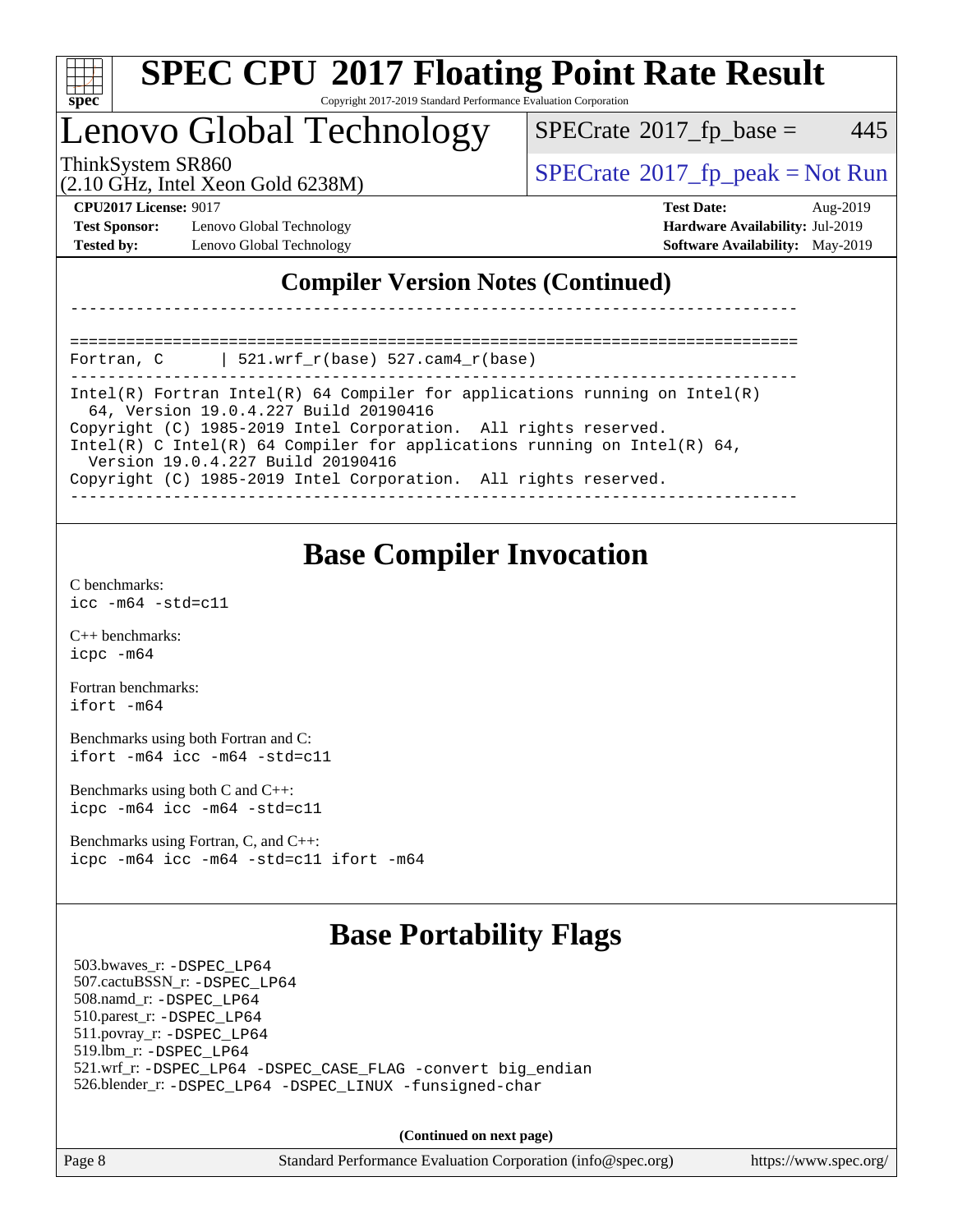

#### **[SPEC CPU](http://www.spec.org/auto/cpu2017/Docs/result-fields.html#SPECCPU2017FloatingPointRateResult)[2017 Floating Point Rate Result](http://www.spec.org/auto/cpu2017/Docs/result-fields.html#SPECCPU2017FloatingPointRateResult)** Copyright 2017-2019 Standard Performance Evaluation Corporation

## Lenovo Global Technology

 $SPECTate$ <sup>®</sup>[2017\\_fp\\_base =](http://www.spec.org/auto/cpu2017/Docs/result-fields.html#SPECrate2017fpbase) 445

ThinkSystem SR860<br>  $SPECTR_{10}$  [SPECrate](http://www.spec.org/auto/cpu2017/Docs/result-fields.html#SPECrate2017fppeak)®[2017\\_fp\\_peak = N](http://www.spec.org/auto/cpu2017/Docs/result-fields.html#SPECrate2017fppeak)ot Run

(2.10 GHz, Intel Xeon Gold 6238M)

**[Test Sponsor:](http://www.spec.org/auto/cpu2017/Docs/result-fields.html#TestSponsor)** Lenovo Global Technology **[Hardware Availability:](http://www.spec.org/auto/cpu2017/Docs/result-fields.html#HardwareAvailability)** Jul-2019 **[Tested by:](http://www.spec.org/auto/cpu2017/Docs/result-fields.html#Testedby)** Lenovo Global Technology **[Software Availability:](http://www.spec.org/auto/cpu2017/Docs/result-fields.html#SoftwareAvailability)** May-2019

**[CPU2017 License:](http://www.spec.org/auto/cpu2017/Docs/result-fields.html#CPU2017License)** 9017 **[Test Date:](http://www.spec.org/auto/cpu2017/Docs/result-fields.html#TestDate)** Aug-2019

### **[Base Portability Flags \(Continued\)](http://www.spec.org/auto/cpu2017/Docs/result-fields.html#BasePortabilityFlags)**

 527.cam4\_r: [-DSPEC\\_LP64](http://www.spec.org/cpu2017/results/res2019q3/cpu2017-20190902-17478.flags.html#suite_basePORTABILITY527_cam4_r_DSPEC_LP64) [-DSPEC\\_CASE\\_FLAG](http://www.spec.org/cpu2017/results/res2019q3/cpu2017-20190902-17478.flags.html#b527.cam4_r_baseCPORTABILITY_DSPEC_CASE_FLAG) 538.imagick\_r: [-DSPEC\\_LP64](http://www.spec.org/cpu2017/results/res2019q3/cpu2017-20190902-17478.flags.html#suite_basePORTABILITY538_imagick_r_DSPEC_LP64) 544.nab\_r: [-DSPEC\\_LP64](http://www.spec.org/cpu2017/results/res2019q3/cpu2017-20190902-17478.flags.html#suite_basePORTABILITY544_nab_r_DSPEC_LP64) 549.fotonik3d\_r: [-DSPEC\\_LP64](http://www.spec.org/cpu2017/results/res2019q3/cpu2017-20190902-17478.flags.html#suite_basePORTABILITY549_fotonik3d_r_DSPEC_LP64) 554.roms\_r: [-DSPEC\\_LP64](http://www.spec.org/cpu2017/results/res2019q3/cpu2017-20190902-17478.flags.html#suite_basePORTABILITY554_roms_r_DSPEC_LP64)

### **[Base Optimization Flags](http://www.spec.org/auto/cpu2017/Docs/result-fields.html#BaseOptimizationFlags)**

[C benchmarks](http://www.spec.org/auto/cpu2017/Docs/result-fields.html#Cbenchmarks):

[-xCORE-AVX512](http://www.spec.org/cpu2017/results/res2019q3/cpu2017-20190902-17478.flags.html#user_CCbase_f-xCORE-AVX512) [-ipo](http://www.spec.org/cpu2017/results/res2019q3/cpu2017-20190902-17478.flags.html#user_CCbase_f-ipo) [-O3](http://www.spec.org/cpu2017/results/res2019q3/cpu2017-20190902-17478.flags.html#user_CCbase_f-O3) [-no-prec-div](http://www.spec.org/cpu2017/results/res2019q3/cpu2017-20190902-17478.flags.html#user_CCbase_f-no-prec-div) [-qopt-prefetch](http://www.spec.org/cpu2017/results/res2019q3/cpu2017-20190902-17478.flags.html#user_CCbase_f-qopt-prefetch) [-ffinite-math-only](http://www.spec.org/cpu2017/results/res2019q3/cpu2017-20190902-17478.flags.html#user_CCbase_f_finite_math_only_cb91587bd2077682c4b38af759c288ed7c732db004271a9512da14a4f8007909a5f1427ecbf1a0fb78ff2a814402c6114ac565ca162485bbcae155b5e4258871) [-qopt-mem-layout-trans=4](http://www.spec.org/cpu2017/results/res2019q3/cpu2017-20190902-17478.flags.html#user_CCbase_f-qopt-mem-layout-trans_fa39e755916c150a61361b7846f310bcdf6f04e385ef281cadf3647acec3f0ae266d1a1d22d972a7087a248fd4e6ca390a3634700869573d231a252c784941a8)

[C++ benchmarks:](http://www.spec.org/auto/cpu2017/Docs/result-fields.html#CXXbenchmarks)

```
-xCORE-AVX512 -ipo -O3 -no-prec-div -qopt-prefetch
-ffinite-math-only -qopt-mem-layout-trans=4
```
[Fortran benchmarks](http://www.spec.org/auto/cpu2017/Docs/result-fields.html#Fortranbenchmarks):

[-xCORE-AVX512](http://www.spec.org/cpu2017/results/res2019q3/cpu2017-20190902-17478.flags.html#user_FCbase_f-xCORE-AVX512) [-ipo](http://www.spec.org/cpu2017/results/res2019q3/cpu2017-20190902-17478.flags.html#user_FCbase_f-ipo) [-O3](http://www.spec.org/cpu2017/results/res2019q3/cpu2017-20190902-17478.flags.html#user_FCbase_f-O3) [-no-prec-div](http://www.spec.org/cpu2017/results/res2019q3/cpu2017-20190902-17478.flags.html#user_FCbase_f-no-prec-div) [-qopt-prefetch](http://www.spec.org/cpu2017/results/res2019q3/cpu2017-20190902-17478.flags.html#user_FCbase_f-qopt-prefetch) [-ffinite-math-only](http://www.spec.org/cpu2017/results/res2019q3/cpu2017-20190902-17478.flags.html#user_FCbase_f_finite_math_only_cb91587bd2077682c4b38af759c288ed7c732db004271a9512da14a4f8007909a5f1427ecbf1a0fb78ff2a814402c6114ac565ca162485bbcae155b5e4258871) [-qopt-mem-layout-trans=4](http://www.spec.org/cpu2017/results/res2019q3/cpu2017-20190902-17478.flags.html#user_FCbase_f-qopt-mem-layout-trans_fa39e755916c150a61361b7846f310bcdf6f04e385ef281cadf3647acec3f0ae266d1a1d22d972a7087a248fd4e6ca390a3634700869573d231a252c784941a8) [-auto](http://www.spec.org/cpu2017/results/res2019q3/cpu2017-20190902-17478.flags.html#user_FCbase_f-auto) [-nostandard-realloc-lhs](http://www.spec.org/cpu2017/results/res2019q3/cpu2017-20190902-17478.flags.html#user_FCbase_f_2003_std_realloc_82b4557e90729c0f113870c07e44d33d6f5a304b4f63d4c15d2d0f1fab99f5daaed73bdb9275d9ae411527f28b936061aa8b9c8f2d63842963b95c9dd6426b8a) [-align array32byte](http://www.spec.org/cpu2017/results/res2019q3/cpu2017-20190902-17478.flags.html#user_FCbase_align_array32byte_b982fe038af199962ba9a80c053b8342c548c85b40b8e86eb3cc33dee0d7986a4af373ac2d51c3f7cf710a18d62fdce2948f201cd044323541f22fc0fffc51b6)

[Benchmarks using both Fortran and C](http://www.spec.org/auto/cpu2017/Docs/result-fields.html#BenchmarksusingbothFortranandC):

[-xCORE-AVX512](http://www.spec.org/cpu2017/results/res2019q3/cpu2017-20190902-17478.flags.html#user_CC_FCbase_f-xCORE-AVX512) [-ipo](http://www.spec.org/cpu2017/results/res2019q3/cpu2017-20190902-17478.flags.html#user_CC_FCbase_f-ipo) [-O3](http://www.spec.org/cpu2017/results/res2019q3/cpu2017-20190902-17478.flags.html#user_CC_FCbase_f-O3) [-no-prec-div](http://www.spec.org/cpu2017/results/res2019q3/cpu2017-20190902-17478.flags.html#user_CC_FCbase_f-no-prec-div) [-qopt-prefetch](http://www.spec.org/cpu2017/results/res2019q3/cpu2017-20190902-17478.flags.html#user_CC_FCbase_f-qopt-prefetch) [-ffinite-math-only](http://www.spec.org/cpu2017/results/res2019q3/cpu2017-20190902-17478.flags.html#user_CC_FCbase_f_finite_math_only_cb91587bd2077682c4b38af759c288ed7c732db004271a9512da14a4f8007909a5f1427ecbf1a0fb78ff2a814402c6114ac565ca162485bbcae155b5e4258871) [-qopt-mem-layout-trans=4](http://www.spec.org/cpu2017/results/res2019q3/cpu2017-20190902-17478.flags.html#user_CC_FCbase_f-qopt-mem-layout-trans_fa39e755916c150a61361b7846f310bcdf6f04e385ef281cadf3647acec3f0ae266d1a1d22d972a7087a248fd4e6ca390a3634700869573d231a252c784941a8) [-auto](http://www.spec.org/cpu2017/results/res2019q3/cpu2017-20190902-17478.flags.html#user_CC_FCbase_f-auto) [-nostandard-realloc-lhs](http://www.spec.org/cpu2017/results/res2019q3/cpu2017-20190902-17478.flags.html#user_CC_FCbase_f_2003_std_realloc_82b4557e90729c0f113870c07e44d33d6f5a304b4f63d4c15d2d0f1fab99f5daaed73bdb9275d9ae411527f28b936061aa8b9c8f2d63842963b95c9dd6426b8a) [-align array32byte](http://www.spec.org/cpu2017/results/res2019q3/cpu2017-20190902-17478.flags.html#user_CC_FCbase_align_array32byte_b982fe038af199962ba9a80c053b8342c548c85b40b8e86eb3cc33dee0d7986a4af373ac2d51c3f7cf710a18d62fdce2948f201cd044323541f22fc0fffc51b6)

[Benchmarks using both C and C++](http://www.spec.org/auto/cpu2017/Docs/result-fields.html#BenchmarksusingbothCandCXX):

[-xCORE-AVX512](http://www.spec.org/cpu2017/results/res2019q3/cpu2017-20190902-17478.flags.html#user_CC_CXXbase_f-xCORE-AVX512) [-ipo](http://www.spec.org/cpu2017/results/res2019q3/cpu2017-20190902-17478.flags.html#user_CC_CXXbase_f-ipo) [-O3](http://www.spec.org/cpu2017/results/res2019q3/cpu2017-20190902-17478.flags.html#user_CC_CXXbase_f-O3) [-no-prec-div](http://www.spec.org/cpu2017/results/res2019q3/cpu2017-20190902-17478.flags.html#user_CC_CXXbase_f-no-prec-div) [-qopt-prefetch](http://www.spec.org/cpu2017/results/res2019q3/cpu2017-20190902-17478.flags.html#user_CC_CXXbase_f-qopt-prefetch) [-ffinite-math-only](http://www.spec.org/cpu2017/results/res2019q3/cpu2017-20190902-17478.flags.html#user_CC_CXXbase_f_finite_math_only_cb91587bd2077682c4b38af759c288ed7c732db004271a9512da14a4f8007909a5f1427ecbf1a0fb78ff2a814402c6114ac565ca162485bbcae155b5e4258871) [-qopt-mem-layout-trans=4](http://www.spec.org/cpu2017/results/res2019q3/cpu2017-20190902-17478.flags.html#user_CC_CXXbase_f-qopt-mem-layout-trans_fa39e755916c150a61361b7846f310bcdf6f04e385ef281cadf3647acec3f0ae266d1a1d22d972a7087a248fd4e6ca390a3634700869573d231a252c784941a8)

[Benchmarks using Fortran, C, and C++:](http://www.spec.org/auto/cpu2017/Docs/result-fields.html#BenchmarksusingFortranCandCXX)

[-xCORE-AVX512](http://www.spec.org/cpu2017/results/res2019q3/cpu2017-20190902-17478.flags.html#user_CC_CXX_FCbase_f-xCORE-AVX512) [-ipo](http://www.spec.org/cpu2017/results/res2019q3/cpu2017-20190902-17478.flags.html#user_CC_CXX_FCbase_f-ipo) [-O3](http://www.spec.org/cpu2017/results/res2019q3/cpu2017-20190902-17478.flags.html#user_CC_CXX_FCbase_f-O3) [-no-prec-div](http://www.spec.org/cpu2017/results/res2019q3/cpu2017-20190902-17478.flags.html#user_CC_CXX_FCbase_f-no-prec-div) [-qopt-prefetch](http://www.spec.org/cpu2017/results/res2019q3/cpu2017-20190902-17478.flags.html#user_CC_CXX_FCbase_f-qopt-prefetch) [-ffinite-math-only](http://www.spec.org/cpu2017/results/res2019q3/cpu2017-20190902-17478.flags.html#user_CC_CXX_FCbase_f_finite_math_only_cb91587bd2077682c4b38af759c288ed7c732db004271a9512da14a4f8007909a5f1427ecbf1a0fb78ff2a814402c6114ac565ca162485bbcae155b5e4258871) [-qopt-mem-layout-trans=4](http://www.spec.org/cpu2017/results/res2019q3/cpu2017-20190902-17478.flags.html#user_CC_CXX_FCbase_f-qopt-mem-layout-trans_fa39e755916c150a61361b7846f310bcdf6f04e385ef281cadf3647acec3f0ae266d1a1d22d972a7087a248fd4e6ca390a3634700869573d231a252c784941a8) [-auto](http://www.spec.org/cpu2017/results/res2019q3/cpu2017-20190902-17478.flags.html#user_CC_CXX_FCbase_f-auto) [-nostandard-realloc-lhs](http://www.spec.org/cpu2017/results/res2019q3/cpu2017-20190902-17478.flags.html#user_CC_CXX_FCbase_f_2003_std_realloc_82b4557e90729c0f113870c07e44d33d6f5a304b4f63d4c15d2d0f1fab99f5daaed73bdb9275d9ae411527f28b936061aa8b9c8f2d63842963b95c9dd6426b8a) [-align array32byte](http://www.spec.org/cpu2017/results/res2019q3/cpu2017-20190902-17478.flags.html#user_CC_CXX_FCbase_align_array32byte_b982fe038af199962ba9a80c053b8342c548c85b40b8e86eb3cc33dee0d7986a4af373ac2d51c3f7cf710a18d62fdce2948f201cd044323541f22fc0fffc51b6)

[The flags files that were used to format this result can be browsed at](tmsearch)

<http://www.spec.org/cpu2017/flags/Intel-ic18.0-official-linux64.2019-04-02.html> <http://www.spec.org/cpu2017/flags/Lenovo-Platform-SPECcpu2017-Flags-V1.2-CLX-D.html>

[You can also download the XML flags sources by saving the following links:](tmsearch) <http://www.spec.org/cpu2017/flags/Intel-ic18.0-official-linux64.2019-04-02.xml> <http://www.spec.org/cpu2017/flags/Lenovo-Platform-SPECcpu2017-Flags-V1.2-CLX-D.xml>